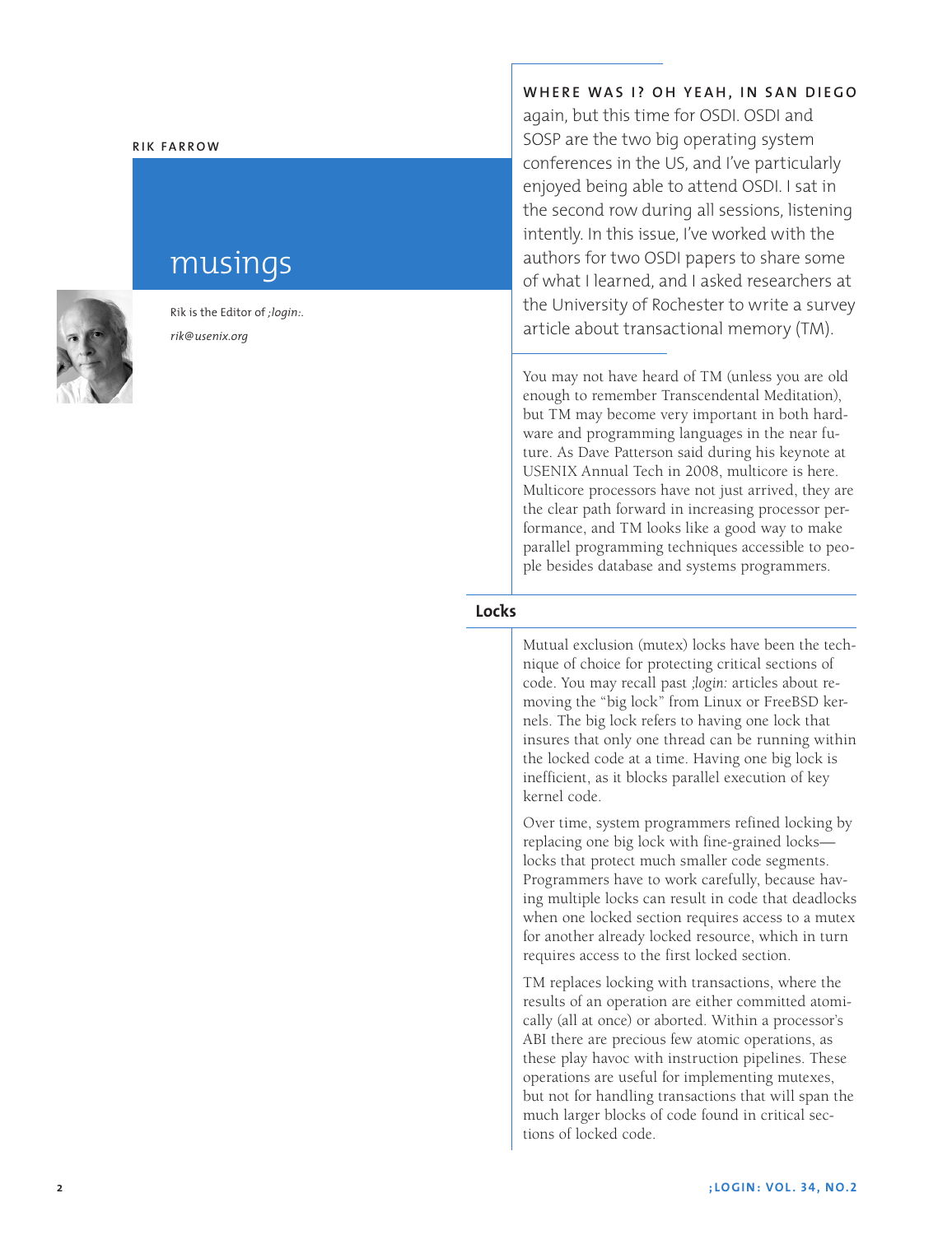In Shriraman et al. you will learn of the various techniques in hardware, in software, and in mixed approaches to support TM. Hardware approaches are faster but inflexible and limited in scope. Software approaches are painfully slow, as they must emulate hardware features, and that also adds considerably to the amount of memory involved in a transaction.

As I was reading this article, I found myself wanting to reread Hennesey and Patterson [1] about caches and cache coherence. If you don't have access to this book, Wikipedia has a very decent entry on caches [2]. Many TM approaches rely on tags added to caches for their operation, and the tags themselves are related to cache coherency.

Recall that only registers can access data within a single processor clock cycle. Level 1 (L1) caches provide more memory than registers, but accessing the data requires multiple clock cycles. As the caches become larger (L2 and L3 caches), the number of clock cycles increases because of the hardware involved in determining whether a particular cache contains valid data for the desired memory address.

In single-threaded programs and programs that do not explicitly share memory, coherency issues do not arise. Only one thread has access to each memory location. But in multi-threaded programs and programs that share memory, the caches associated with a core, such as L1 cache, will contain data that needs to be consistent with the data found in the rest of the memory system. Cache coherency systems handle this by tagging each cache block with status, such as *exclusive*, *shared*, *modified*, and *invalid*. Processorlevel hardware then manages coherency between the different caches by updating an invalided cache block when it is accessed, for example.

Shriraman et al.'s favored solution involves extending coherency mechanisms to support flexible TM. I like this article, as it is a thorough survey of the approaches to TM, as well as a clear statement of the issues, such as how TM can be an easier mechanism for programmers to use that avoids deadlock and approaches the performance of fine-grained locks.

Although parallel programming is largely the domain of systems, databases, and some gaming programmers, the wider use of multicore processors suggests that more programmers who require high performance will be looking to add parallelism to their code. TM appears to be a workable approach to writing efficient and easy-to-debug parallel code.

# **Memory and Syscalls**

The next two articles don't go as deeply into the use of processor features. Gupta et al. consider the use of sharing portions of pages of memory as well as compressing memory. VMware ESX can share identical pages of memory, something that occurs as much as 40% of the time when homogeneous guests are running within VMs. By extending sharing to partial pages and by compressing rarely used pages, Difference Engine can save much more memory, allowing more VMs to run on the same system with an increase in throughput.

Xax, described in "Leveraging Legacy Code for Web Browsers," relies on the system call interface for isolating a process. The system call interface is the gateway linking kernel services such as file system access, allocating memory, and communications with the network. Only the operating system has access to these hardware-mediated services, so it is possible to isolate a process effectively by interposing on system calls. During the paper presentation, I found myself wondering about this, but further reflection and a few